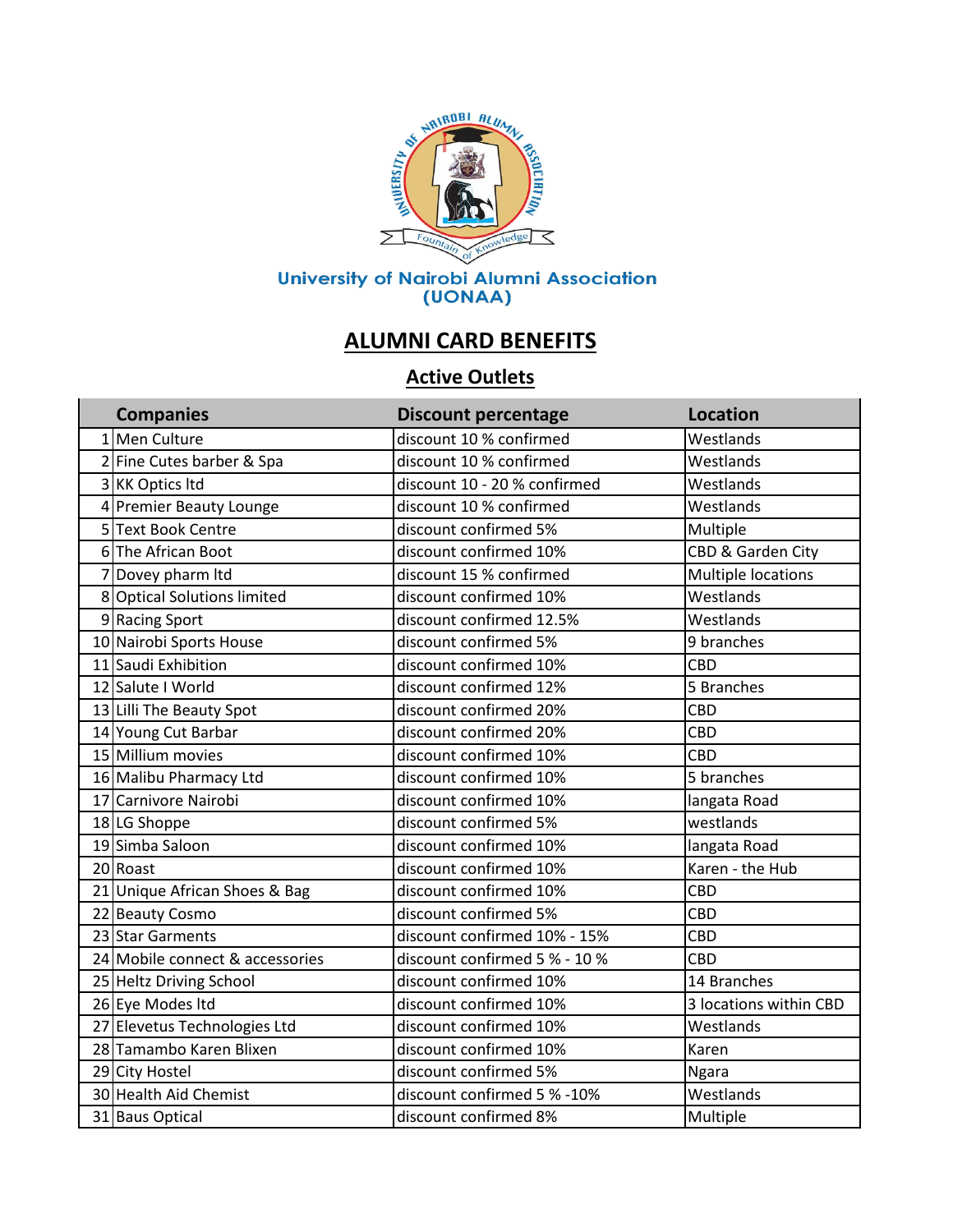| 32 Sally Collection                    | discount confirmed 10%          | <b>CBD</b>   |
|----------------------------------------|---------------------------------|--------------|
| 33 Maggy's Collections                 | discount confirmed 10%          | CBD          |
| 34 Logans's Fashion                    | discount confirmed 10%          | CBD          |
| 35 Slotribe Africa - Body Art          | discount confirmed 10%          | <b>CBD</b>   |
| 36 Kloset Movie Inc                    | discount confirmed 10%          | CBD          |
| 37 Shop D 12                           | discount confirmed 10%          | CBD          |
| 38 Elegant Lady                        | discount confirmed 10%          | CBD          |
| 39 The Oloo Collections                | discount confirmed 10%          | CBD          |
| 40 Your Thrift Store - D6              | discount confirmed 10%          | CBD          |
| 41 Wendy Fashions & Design             | discount confirmed 10%          | CBD          |
| 42 Mel's Collection                    | discount confirmed 10 %         | CBD          |
| 43 The Somba Collections               | discount confirmed 10% -15%     | CBD          |
| 44 Classy Collection                   | discount confirmed 10%          | CBD          |
| 45 Shop M 12                           | discount confirmed 15%          | CBD          |
| 46 Stylika Fashion House               | discount confirmed 10%          | CBD          |
| 47 Cellart Interiors                   | discount confirmed 10%          | <b>CBD</b>   |
| 48 Kileleshwa Medical Plaza            | discount confirmed 10%          | Kileleshwa   |
| 49 Jamboree Boutique                   | discount confirmed 10%          | CBD          |
| 50 Leisure Wear Ltd                    | discount confirmed 10%          | CBD          |
| 51 Blessed Sisters                     | discount confirmed 10%          | CBD          |
| 52 Jupet Computers                     | discount confirmed 20%          | CBD          |
| 53 Treno Wear Ltd                      | discount confirmed 10%          | CBD          |
|                                        | discount confirmed 10%          |              |
| 54 Elegant Eye Care                    |                                 | CBD          |
| 55 Kimenz Fashion                      | discount confirmed 10%          | CBD          |
| 56 Artkim Stars Limited                | discount confirmed 15%          | CBD          |
| 57 Roots Beauty Shop                   | discount confirmed 10%          | CBD          |
| 58 Beauty Land                         | discount confirmed 5%           | CBD          |
| 59 Centrim Electronic                  | discount confirmed 10%          | CBD          |
| 60 Vibes Creations                     | discount confirmed 5%           | CBD          |
| 61 Cambridge Opticians                 | discount confirmed 20%          | Multiple     |
| 62 Etreme Videos                       | discount confirmed 20%          | <b>CBD</b>   |
| 63 City Technology                     | discount confirmed 5%           | CBD          |
| 64 Himpression Men Wear                | discount confirmed 10%          | CBD          |
| 65 Photo Plus                          | discount confirmed 10%          | CBD          |
| 66 Lilly & Esther Fashions             | discount confirmed 10%          | CBD          |
| 67 Fredies Collection                  | discount confirmed 10%          | CBD          |
| 68 Olimex Investment Beauty Cosmetic   | discount confirmed 10%          | CBD          |
| 69 Sir - Iddy Collection               | discount confirmed 10%          | CBD          |
| 70 Poshy Inlook Clothing & Accessorier | discount confirmed 10%          | CBD          |
| 71 Winnie Fashions                     | discount confirmed 10%          | CBD          |
| 72 Crown Bus Service Ltd               | discount confirmed 10% - 1 seat | CBD          |
|                                        | free for every 11 pax           |              |
| 73 York Cosmetics                      | discount confirmed 5%           | Westlands    |
| 74 Omega Optician                      | discount 8 % confirmed          | <b>CBD</b>   |
| 75 Eyecare Consultants Ltd             | discount 10 % confirmed         | CBD          |
| 76 Grass Roots Unisex Hair & Beauty    | discount 10 % confirmed         | CBD          |
| 77 Hedgehog Creative                   | discount confirmed btw 5% - 10% | Sarit Centre |
|                                        |                                 |              |